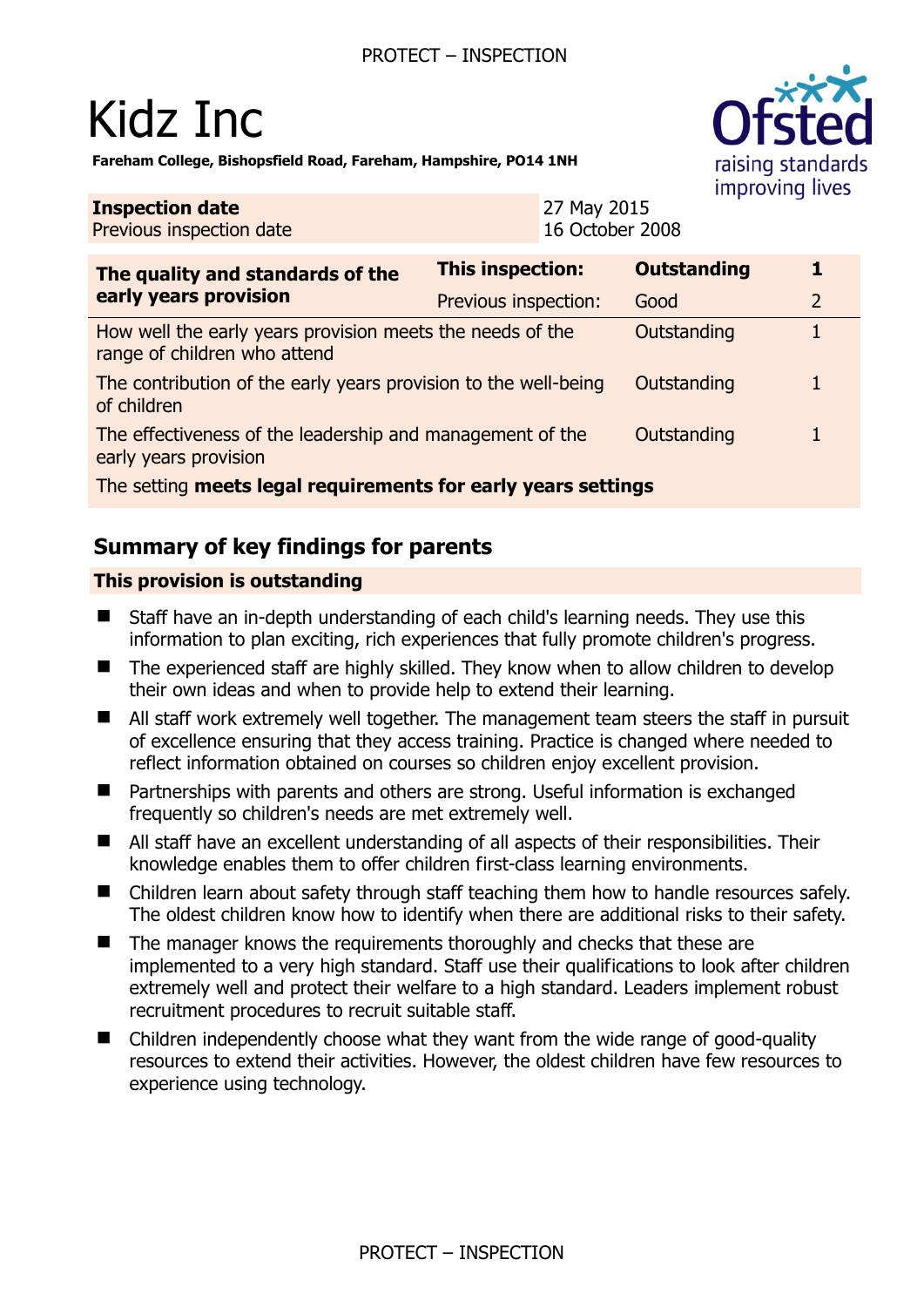## PROTECT – INSPECTION

## **What the setting needs to do to improve further**

## **To further improve the quality of the early years provision the provider should:**

■ increase access to technology resources, particularly for older children.

## **Inspection activities**

- The inspectors observed the children's activities and the quality of staff teaching.
- The inspector undertook a joint observation with the manager.
- $\blacksquare$  The inspectors sampled the information kept on the children including observations, assessments and monitoring checks.
- The inspector spoke to the children, staff and parents.

## **Inspector**

Amanda Shedden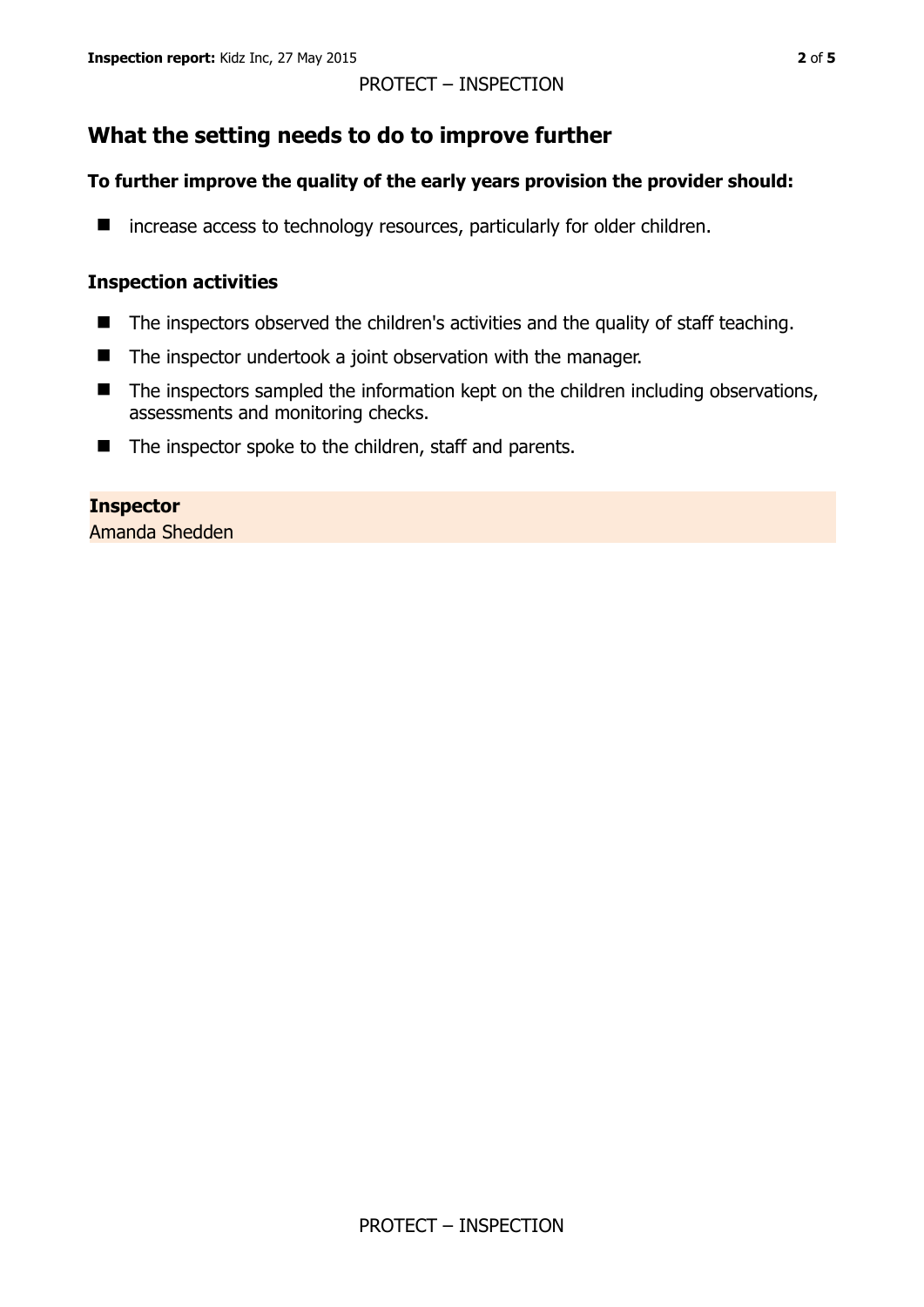#### PROTECT – INSPECTION

## **Inspection findings**

#### **How well the early years provision meets the needs of the range of children who attend. This is outstanding**

All children thrive in this innovative and exciting nursery. Children of all ages access an extensive range of activities planned either by adults or incidental ones that they start by themselves. The spontaneous activities are fully supported by staff who successfully extend children's learning. Staff encourage conversations as children play, such as when babies experiment with musical instruments. After a visit from the fire brigade, older children played with toy fire vehicles and created imaginative scenes including rescuing animals from a fire. Staff skilfully help children according to their individual abilities and extend their knowledge and vocabularies. The child-led activities promote children's confidence and self-esteem by following their interests. Through the day, knowledgeable and enthusiastic staff encourage children to think for themselves. Staff show a genuine interest in what children say and do, building on their interests while incorporating learning.

#### **The contribution of the early years provision to the well-being of children is outstanding**

Children are cared for in a nurturing environment where they feel extremely secure. The indoor and outdoor environments are exceedingly well organised. Children all have a vibrant, inspiring base room. For example, considerable thought has gone into placing furniture to help toddlers practice their early walking skills. At times, children play with other age groups so brothers and sisters can play together which increases their sense of well-being and confidence. Staff prepare children thoroughly for moving to their next nursery room or to school. This is because children have an excellent foundation in learning and are confident, independent learners. Staff use the extensive resources to offer variety and interest. These are displayed so children choose what they want so they extend their play as they wish. This means that they gain a sense of achievement, which boosts their self-esteem.

#### **The effectiveness of the leadership and management of the early years provision is outstanding**

A sustained drive for improvement has led to raised standards since the previous inspection. All recommendations from that inspection have been addressed. Changes mean that staff now make detailed observations and assessments on all children. The extensive information collected by staff enables them to clearly track children's progress and identify any children with additional needs who require extra support. Parents are kept fully informed about their children's progress and help extend their children's learning at home. The management checks that all areas of the nursery environment are used as well as possible. For example, staff noted that boys were not using an imaginative play area so they changed its focus and resources to those that particularly appealed to them. This means that all children now engage in imaginative play pretending to be others.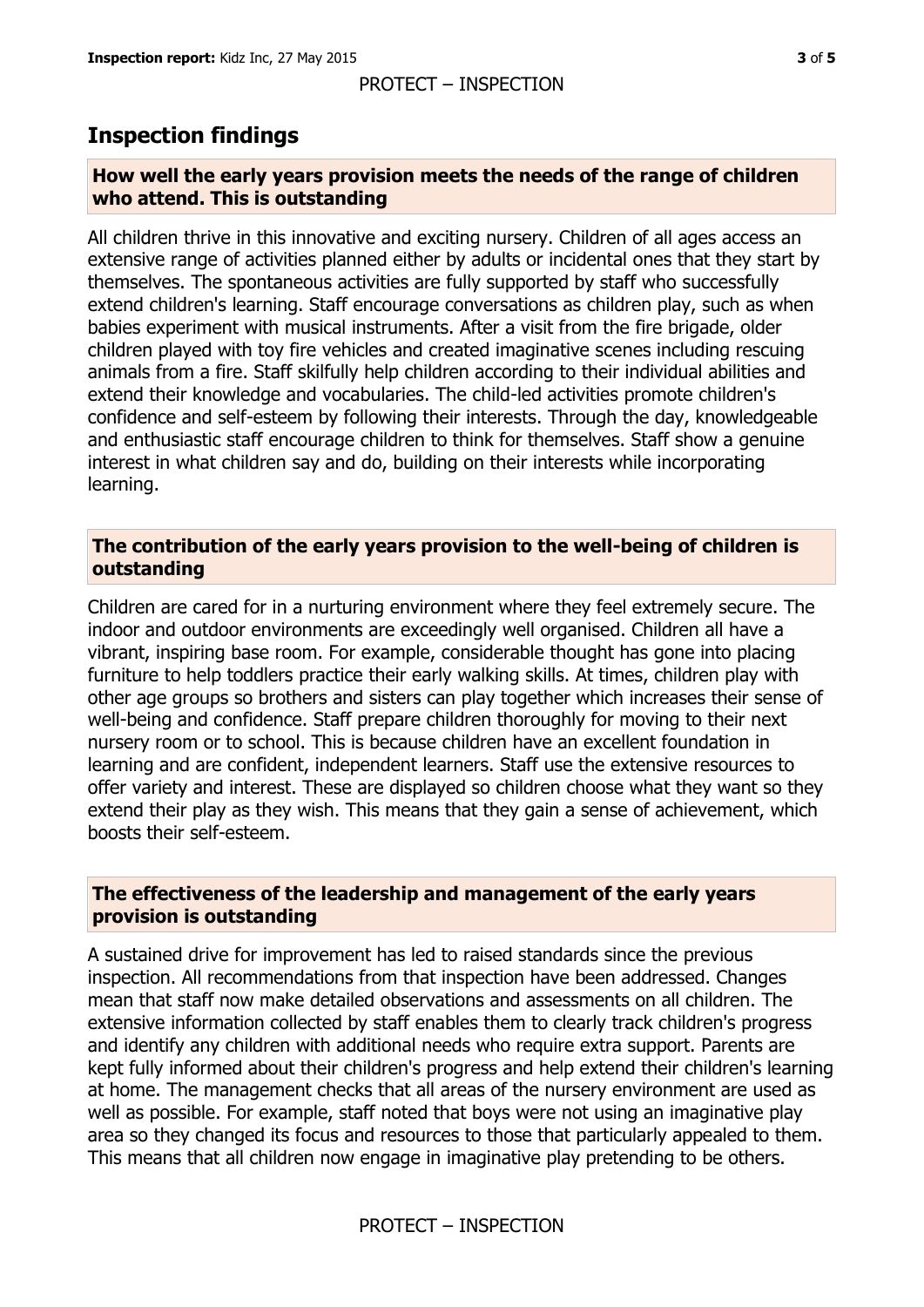# **Setting details**

| Unique reference number       | EY252739                 |  |
|-------------------------------|--------------------------|--|
| <b>Local authority</b>        | Hampshire                |  |
| <b>Inspection number</b>      | 833056                   |  |
| <b>Type of provision</b>      | Full-time provision      |  |
| <b>Registration category</b>  | Childcare - Non-Domestic |  |
| <b>Age range of children</b>  | $0 - 5$                  |  |
| <b>Total number of places</b> | 45                       |  |
| Number of children on roll    | 88                       |  |
| <b>Name of provider</b>       | Kidz Inc Limited         |  |
| Date of previous inspection   | 16 October 2008          |  |
| <b>Telephone number</b>       | 01329287676              |  |

Kidz Inc registered in October 2002. The nursery is on a site at Fareham College, in Fareham. The nursery opens for 51 weeks each year and operates from 8am to 6pm from Monday to Friday excluding bank holidays. A breakfast club runs from 7.30am until 8am, if required. A staff team of 14 works directly with the children. All hold appropriate early years qualifications, mostly at level 3 with one member of staff qualified at level 5.

This inspection was carried out by Ofsted under sections 49 and 50 of the Childcare Act 2006 on the quality and standards of provision that is registered on the Early Years Register. The registered person must ensure that this provision complies with the statutory framework for children's learning, development and care, known as the Early Years Foundation Stage.

Any complaints about the inspection or the report should be made following the procedures set out in the guidance 'Complaints procedure: raising concerns and making complaints about Ofsted', which is available from Ofsted's website: www.gov.uk/government/organisations/ofsted. If you would like Ofsted to send you a copy of the guidance, please telephone 0300 123 4234, or email enquiries@ofsted.gov.uk.